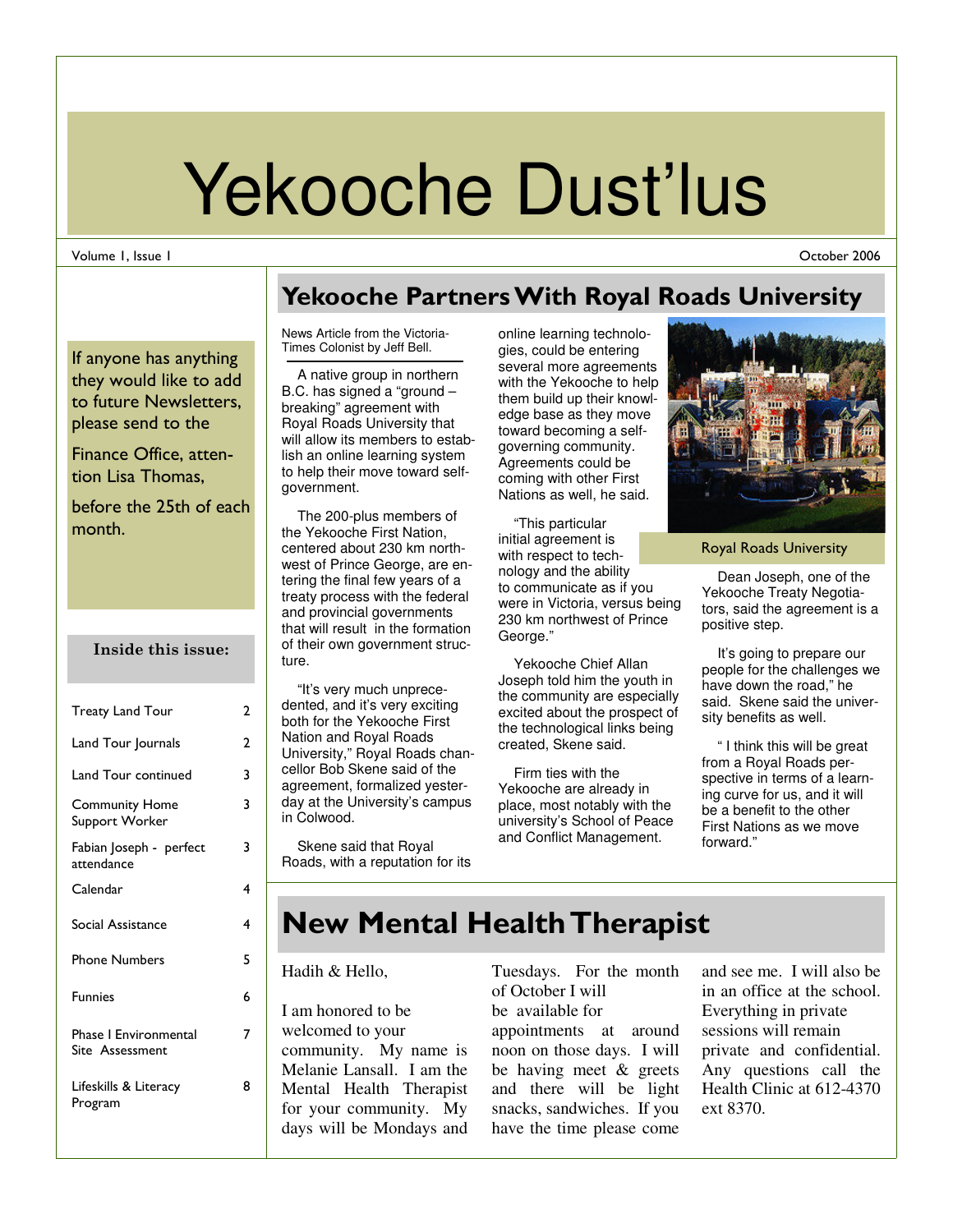# Treaty Settlement Land Tour

Yekooche held a Land Tour on August 22 to  $25<sup>th</sup>$  which included the Yekooche, Nan T'lat, Ye koos lee and Ucausley reserves. The reason for the land tour was to give BC and Canada a help in our Treaty Negotiations, not only for BC and Canada but also for the Yekooche Band Members. The tour was very successful on water and land. I would like to thank the two youth who

clearer picture or understanding of what Yekooche is negotiating for. BC and Canada only see our land on maps and in pictures. If they walk on our soil, this will



Cunningham

participated, Bonnie Joseph and Maybelline John, in the land tour, Ralph Joseph, Adrian Joseph, and Jason Joseph for doing such a wonderful job as guides, and Anthony Johnnie for

the use of his boat and motor. Our deepest appreciation for Sally and her family for such a wonderful Babine smorgasbord which was very tasty and filling.

Mussi Cho to all who participated in this long past due event.

Dean Joseph

Check out the website under Treaty –treaty update for more photos.

www.yekooche.com

# Land Tour Journals of Bonnie Joseph and Maybelline John

Journal of Bonnie Joseph

#### August 22, 2006

We left Yekooche at 8:00am Tuesday morning and some of us walked on the trail out to the lake by the graveyard way, and we all rode in two boats on Stuart Lake. We saw a deer and young eagle. Ben found a watch in Mudbay. In the cabin Pam saw a packrat above her head. We also went to my grandparents island to have lunch and campfire tea. After that we all went to Sandy Beach. Then after that we all arrived back to Stuart Lake about 3:20pm in the afternoon. So we all had fun today. I hope we all have fun tomorrow too in Babine. When we went to my grandparents island to have hotdogs and tea and coffee we all built two rock men to leave our mark. We video taped everything on this trip. We asked them questions. They are enjoying everything we do everyday.

#### August 23, 2006

Leaving Yekooche at 8:00am. Maybelline couldn't make it today because

she's too stiff to come today. We are going up the river. The river of Babine Lake. We are going to have a fun day up here. After that we are going up to the fishes where they

did that in Babine Lake. We see rats and ducks. We drop Rob, JP, Paul at some kind of land on Babine Lake, a land where doing the fishes. Jason Joseph is driving us around on Babine

Lake. We are all enjoying ourselves. This is beautiful; do this kind of things like this more often. O.K. now we are making our way back down the river now. Now we stopped to do some fishing for supper tonight. Bob's paddling the boat across the river. Now we are going back to the cabin to have tea and coffee, lunch and a snack. We arrived back at the cabin about 12:15pm in the afternoon.

We are sitting around the cabin drinking campfire tea and coffee with Sally's wonderful family in Babine

Lake. It's a wonderful day, it's sunny beautiful day. Play good music too. And we hike up on Babine Mountain and we could see all the Babine too.

We are sitting around the cabin drinking campfire tea and coffee with Sally's wonderful family in Babine Lake.

Down from the mountain its beautiful up here. Nice view up here too. Could see everything in Babine. Our day is going wonderful this is a perfect day too. Now we are going back down the mountain so it's going

to be fun. We stop at the rest area place first place and after that we went across to 6 mile and did some fishing there too. After that we went across to 4 mile and did some more there too. We picked up some eagle feathers to on the island where we are doing some fishing. So our day was wonderful. We came back to the cabin for dinner and tea and coffee. Rob catch 6 trout when we stopped to fishing area.

August 24, 2006 It's a beautiful Thursday morning Continued on page 3...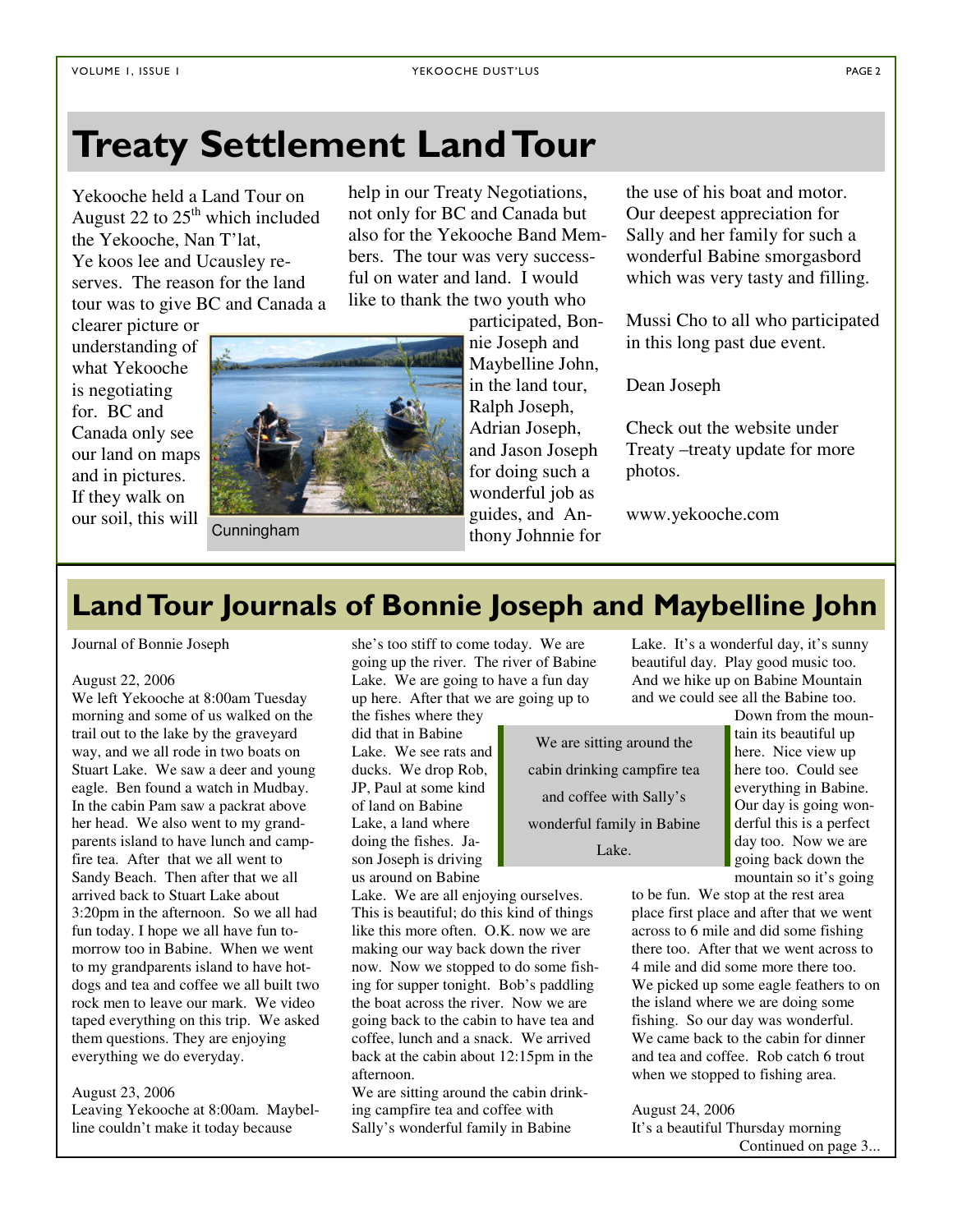#### VOLUME 1, ISSUE I PAGE 3

#### Land Tour continued from page 2...

Cunningham Lake. We are going to be walking in the old road to Cunningham Lake. There's some old cabin too. This is going to be a good trip. Now we are going to tour around the first meadow in Cunningham. They are video taping around on Cunningham Creek in the first meadow and now we are leaving from here. Now we are putting the boat in the lake and ready to take off up the lake.

Adrian went up the lake with people in one boat and Ralph up with some of them in one boat. Me and Dean stayed behind to watch camp and cook for them and make sure there is tea for them. We also cut the grass too. We are enjoying our day in Cunningham Lake. I video tape everyone as they were coming into the cabin and ask them some questions about there tour of Cunningham Lake. I hope they do this more often because I enjoy everything about it. I enjoy the 4 days of this tour. I had a good time. There are tours out here today doing some fishing in the lake. I hope everyone enjoys themselves out on this tour out at

Cunningham Lake. And now I am just sitting around at Ralph's cabin. Be bored watching the fire burn and watching the smoke going up to the sky also nice and cool out here.

Journal of Maybelline John Treaty Settlement Lands Tour With BC and Canada Treaty Negotiation Team

For BC, Pamela Miller Canada, Ben Clermont, Paul Paterson, John Paul Rankin YFN, Rob Diaz, Bob Reiter

A three day tour of Yekooche First Nations Territory.

The territory Boundaries hold, Babine Portage, Yekooche on the Stuart Lake, Whitefish and the whole of Cunningham Lake. Each is ideal for hunting, fishing, trapping.

Out on Stuart Lake, we visited, Mudbay island, a cabin belonging to Louie John still stands perfectly useful, some ancient Native rock paintings, Sandy Beach. Very beautiful spending the day out on the lake, is like whole season spent. For first time visitors, ash smudging is required for these traditional camps.

# Community Home Support

#### Hi Everyone!

Just wanted to say "thank you" to the community members who come out and support our community luncheons. The volunteer efforts are greatly appreciated. Thank you to our homemakers and janitor for keeping an organized schedule and being committed and consistent. It was a great experience for me at the end of September, Sally Mae, Margaret and myself went out of the community to pick cranberries. We decided to go on the old wagon trail

which is the old road to Cunningham. They both shared their stories about the trail and how it was formed. It was a very peaceful journey; we enjoyed the ride.

I would like to encourage the young people to start visiting the Elders and assisting them with what they want to do around their homes and community. They also expressed to me that there is no young people active to start using Cunningham cabin and trails. Their wish is to see young people being active this winter and use the cabin and trails.

I will be posting our Nurse Brian's schedule and our new Mental Health Therapists schedule for the month of October. My schedule is flexible and open for any events and I can arrange for patient travel. Please let me know ahead of time to meet your expectations.

Thank you, Deborah Abraham C.H.S.W.

## Fabian Joseph — Perfect Attendance in September

Fabian Joseph had perfect attendance at school for the month of September. Yekooche has given Fabian a perfect attendance award for his effort and commitment to his education.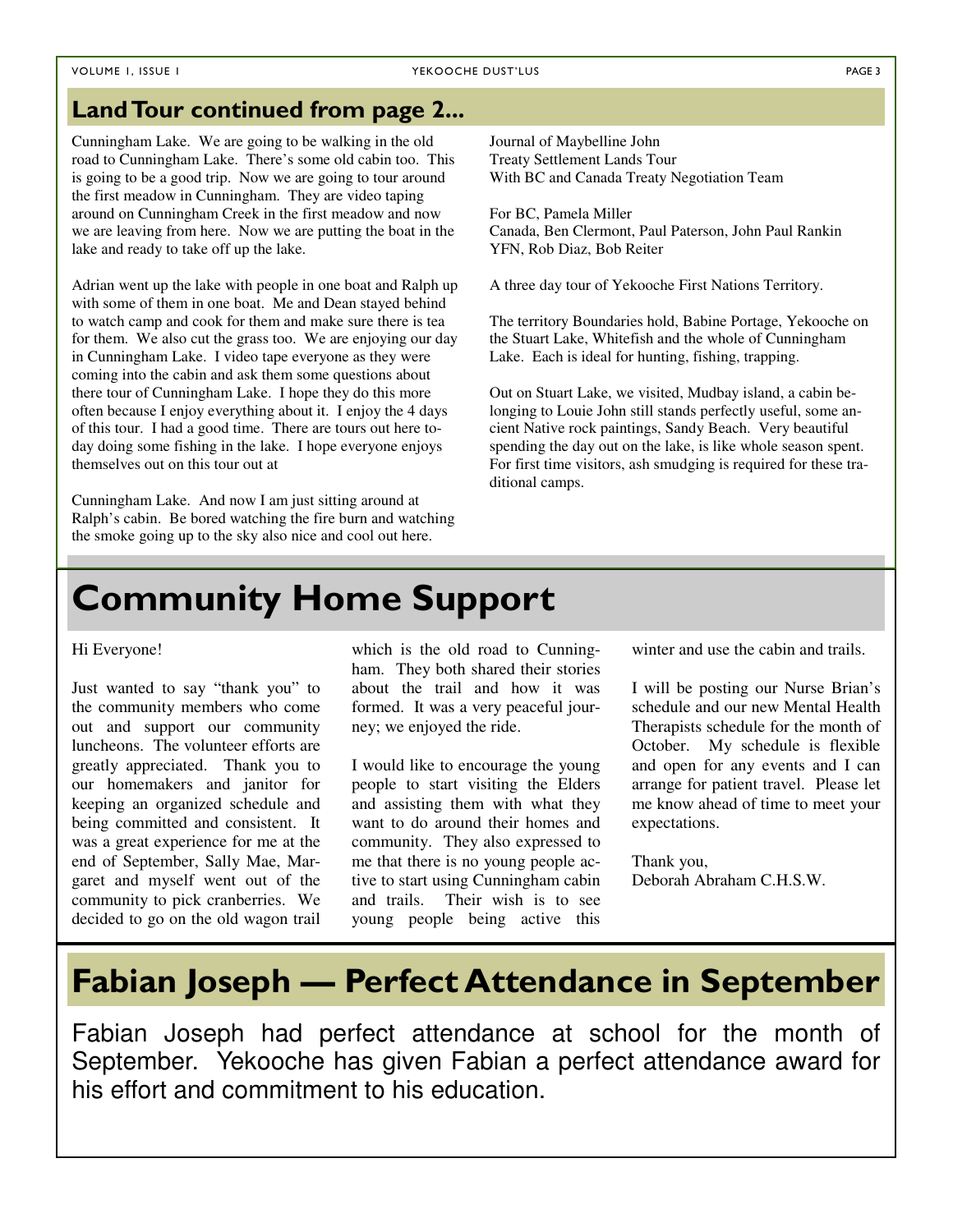# October 2006 Schedule of Events

|              | $\tilde{\phantom{a}}$<br>$\mathbf{\mathcal{C}}$ v $\mathbf{\mathcal{C}}$ |            |     |     |                        |                          |                                                                                                    |
|--------------|--------------------------------------------------------------------------|------------|-----|-----|------------------------|--------------------------|----------------------------------------------------------------------------------------------------|
| Sun          | Mon                                                                      | <b>Tue</b> | Wed | Thu | Fri                    | Sat                      | • Oct 2 Timesheets are due<br>today<br>• Oct 6 Pay Day                                             |
| $\mathbf{1}$ | $\mathbf{2}$<br><b>Timesheets</b><br>Due                                 | 3          | 4   | 5   | 6<br>Pay Day           | $\overline{7}$           | • Oct 14 Payroll Cut-off<br>• Oct 16 Timesheets are due<br>today                                   |
| 8            | 9                                                                        | 10         | 11  | 12  | 13<br>SA-mid-<br>month | 14<br>Payroll<br>Cut off | • Oct 16 Morrow Environ-<br>mental Presentation<br>• Oct 20 Pay Day                                |
| 15           | 16<br>Environmental<br>Presentation<br><b>Timesheets</b><br>Due          | 17         | 18  | 19  | 20<br>Pay Day          | 21                       | Oct 23-28 Treaty Meetings<br>(Van & PG)<br>• Oct 28 Payroll Cut-off<br>• Oct 30 Timesheets are due |
| 22           | 23<br><b>Treaty Week</b>                                                 | 24         | 25  | 26  | 27<br>SA Day           | 28<br>Payroll<br>Cut off | today                                                                                              |
| 29           | 30<br><b>Timesheets</b><br>Due                                           | 31         |     |     |                        |                          |                                                                                                    |

# **SOCIAL ASSISTANCE NOTICE**

#### **CHEQUE ISSUE DATES:**

#### **Midmonth Only**

October  $15<sup>th</sup>$ , 2006 **November Basic Needs Issue**  October 27, 2006

#### **IMPORTANT NOTICE**

Mona Anatole, Social Development Worker, will be in the community during the last working week of October, prior to social assistance issue date October 27, 2006. The date that she will be in the community will be posted in advance.

Please note all clients must be present to submit monthly renewal forms and Budget & Decision Forms, this will take place on a monthly basis. **In addition Hydro bills must be submitted during this week. Please note it is the clients responsibility to submit the** 

**hydro bill. In event that the above noted documentation is not complete, the social assistance cheque will be withheld.** 

In the event that the above information is not completed your social assistance will not be issued. According to the Social Development INAC's policy you must present all necessary information prior to a cheque being issued.

#### **SPECIAL NEEDS UPDATE**

Please note that extra food vouchers or gas requests made under this budget will be denied, due to INAC's Policy, these requests no longer fall under the guidelines. All social Assistance clients are asked to budget their monthly assistance cheque's, and use it only for the necessities.

#### **Life Skills & Literacy**

We encourage all social assistance applicants take advantage of the upcoming new and exciting Life Skills and Literacy Program. Note that the program is mandatory in order to receive continuing social assistance unless further authorized not to attend by the social development worker. All recipients unless they have a disability stopping them from working, must be willing to undergo training, and the Life Skills program is part of it. Please see further information in the newsletter outlining the courses and the incentives with respect to future employment.

In the event that you have questions about the program or would like to sign up, please contact Mona.

See pg 7 for details on Life Skills Program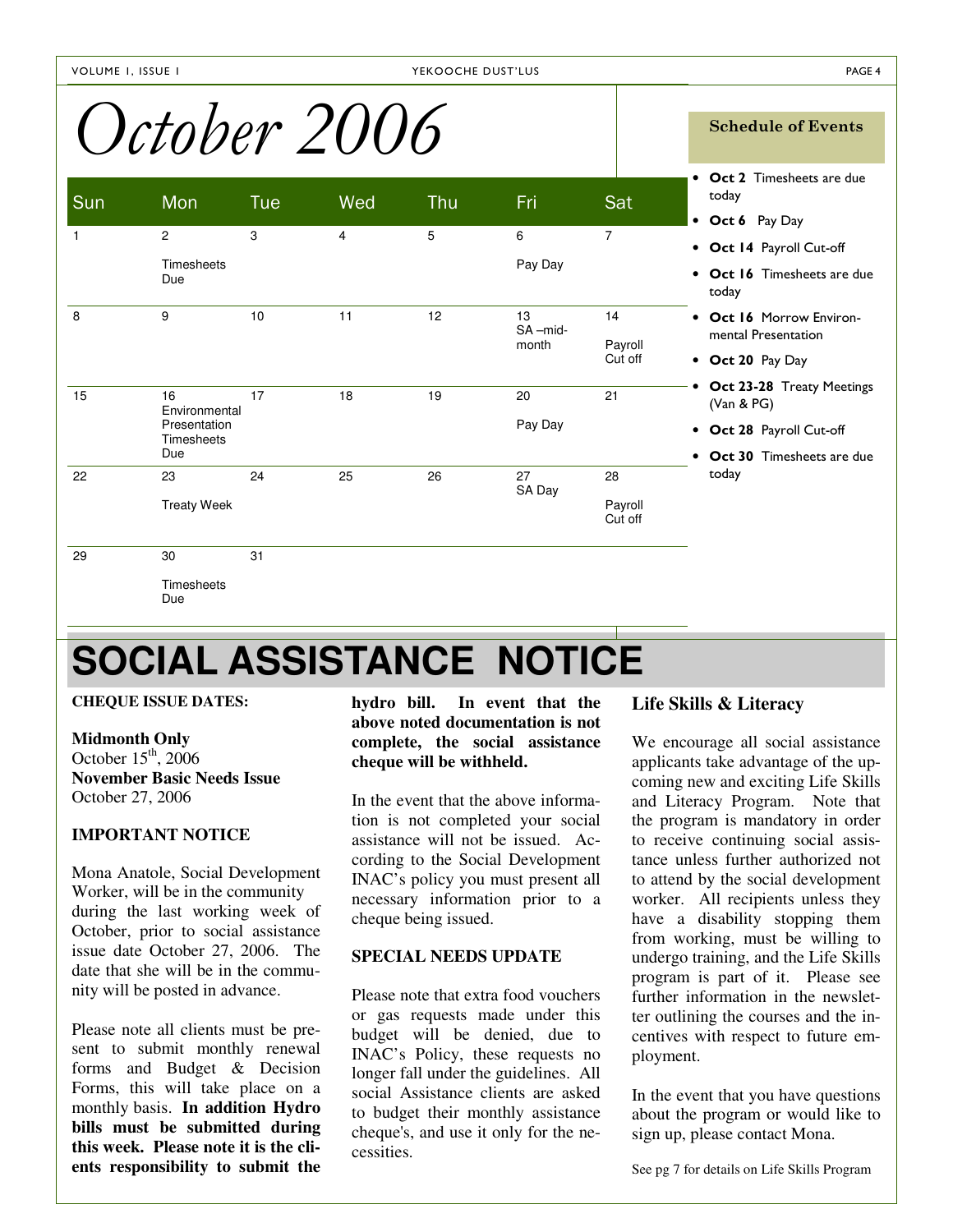### ON-RESERVE PHONE NUMBERS

| <b>House Number</b> | <b>Name</b>                 | <b>Phone Number</b> |
|---------------------|-----------------------------|---------------------|
| 100                 | <b>David Joseph</b>         | 612-4385            |
| 101                 | <b>Jason Joseph</b>         | 612-4374            |
| 102                 | <b>Burton Joseph</b>        | 649-2030            |
| 105                 | <b>Victoria Joseph</b>      | 612-4373            |
| 106                 | <b>Sally Joseph</b>         | 612-4386            |
| 108                 | <b>Chris Joseph</b>         | 612-4397            |
| 110                 | <b>Alfred Joseph Sr.</b>    | 612-4372            |
| 112                 | <b>Florence Joseph</b>      | 612-4382            |
| 200                 | <b>Triplex</b>              | 612-4357            |
| 202                 | <b>Larry Finden</b>         | 612-4358            |
| 203                 | <b>Amanda Holland</b>       | 612-4362            |
| 204                 | <b>Vivian Tom</b>           | 612-4359            |
| 206                 | <b>Sue Clarke</b>           | 612-4363            |
| 207                 | <b>Carrie Sanders</b>       | 612-4368            |
| <b>208 Upstairs</b> | <b>Resource House</b>       | 649-2031            |
| 208 Office          | <b>Resource House</b>       | 649-2032            |
| 208 Office (Vivian) | <b>Resource House</b>       | 649-2033            |
| 208 Office (Sue)    | <b>Resource House</b>       | 649-2034            |
| 209                 | <b>Professional Trailer</b> | 612-4369            |
| 212                 | <b>Melissa Joseph</b>       | 612-4376            |
| 214                 | <b>Walter Paul Joseph</b>   | 612-4392            |
| 215                 | <b>Hank John</b>            | 649-2038            |
| 216                 | <b>Allan Joseph</b>         | 612-4379            |
|                     | <b>Chief Toll-free</b>      | 1-866-682-6826      |
| 218                 | <b>Lisa Joseph</b>          | 612-4398            |
| 223                 | <b>Johnny Joseph</b>        | 612-4388            |
| 227                 | Amanda Joseph               | 649-2039            |
| 226                 | <b>Marlene Joseph</b>       | 612-4361            |
| 228                 | <b>Mathew Joseph</b>        | 612-4375            |
| 231                 | <b>Teddy Joseph</b>         | 612-4389            |
| 235                 | <b>Dominic Joseph</b>       | 649-2035            |
| 300                 | <b>Jackson Joseph</b>       | 612-4384            |
| 311                 | <b>Susan Joseph</b>         | 612-4380            |
| 313                 | <b>Partner Schielke</b>     | 612-4381            |
| 319                 | <b>Steven Joseph</b>        | 612-4391            |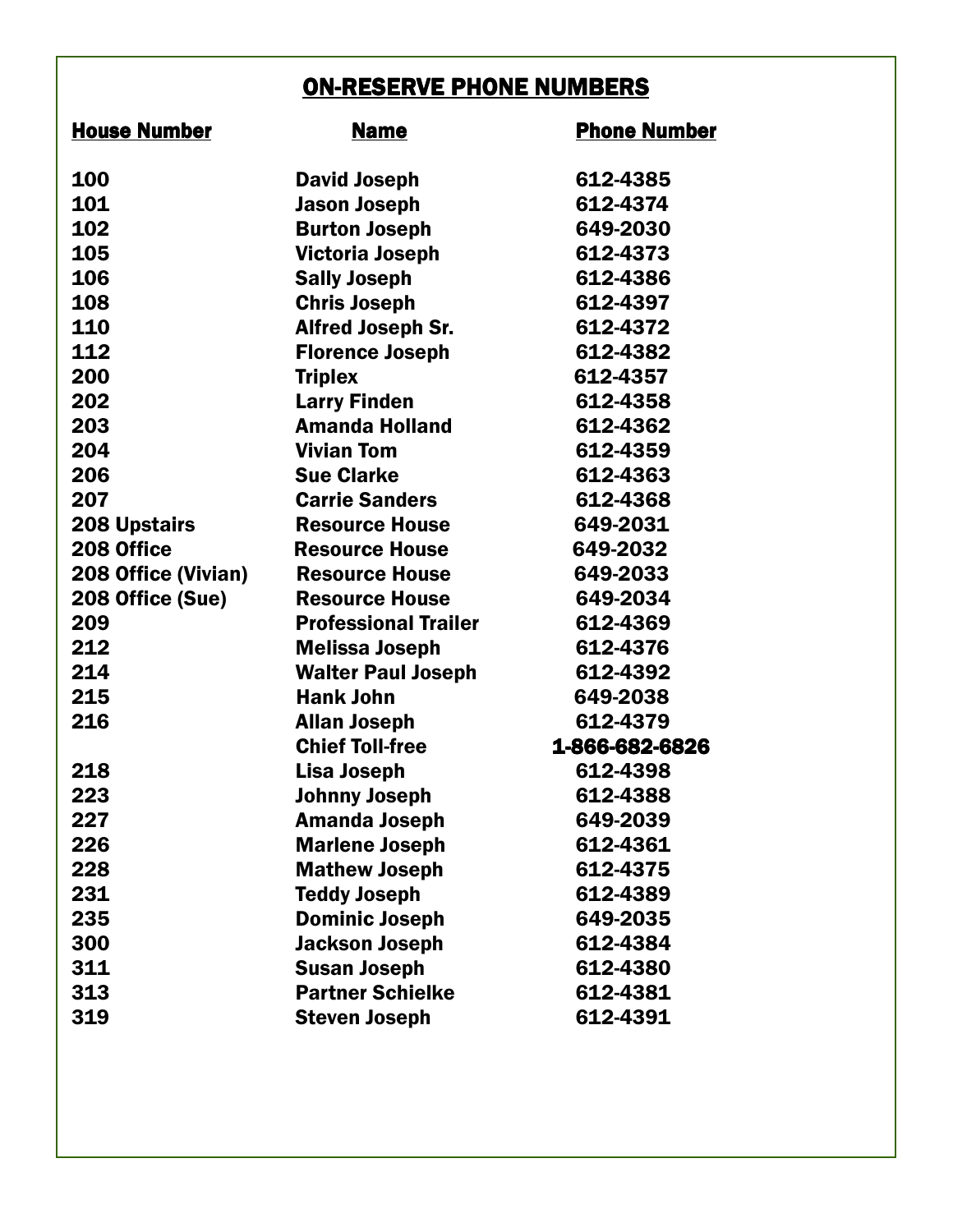# FUNNIES

Two rednecks, Jethro and Fester, meet on a country road. Jethro is carrying a big bag labeled, "CHICKENS".

"CHICKENES, eh?" says the Fester. "Hmmmm, if I guesses how many chickens you gots in dat there bag, will you give me one?"

"Heck," says the Jethro, "Iffin you guess right, I'll give you both of em."

Fester scratches his head and guesses, "Ummmm... five?!!"

Frank and Bubba were driving home from the bar when Frank noticed blue lights flashing in his rearview mirror.

Bubba got scared stiff and started freaking out because of the beers they had in their laps.

Frank told Bubba just to be quiet, do what he does, and let him do the talking.

Frank then ripped the label off his beer, licked the back of it and slapped it onto his forehead. Bubba went right along and done the same.

The officer walked up to the truck and asked, "Have you had anything to drink tonight?". Frank replied, "No sir. Not a drop." The officer looked confused and said, "You sure?" "Yep", said Frank. The officer in a mad voice said, "Then what's that on yall's forehead?"

Frank said calmly, "We're alcoholics and our doctor said it would be best if we were on the patch."

Tim is shopping to find a Barbie for his daughter when he notices he knows nothing about Barbie and there aren't even prices on them. So, Tim brings three Barbie dolls to the checkout.

"Hi, how may I help you," says the checkout guy.

Tim replies, "I have three Barbies and I need to know what they are and how much they cost?

The checkout guys says, "Well, the first one is Princess Barbie and she is \$20 dollars. The second one is Forever Barbie and she is \$25 dollars. The third is Divorce Barbie and she is \$250. "What!!" Tim shouts. Are you kidding me?!! Why is Divorce Barbie so much?"

The checkout guy explains, "Well, Divorce Barbie comes with Ken's house, Ken's car, and everything else Ken owns!!"

The Anderson family just moved into their new home when a neighbor asked 5-year-old Tommy Anderson how he liked it.

"It's great," Tommy said. "I have my very own room and my brother Alex has his own room, and Jamie has her own room too! But poor mom, she is still with dad…"

A woman is sitting at a bar enjoying an after work cocktail with her girlfriends when an exceptionally tall, handsome, middle-aged man enters.

He is so striking that the woman can not take her eyes off him. The man notices her overly attentive stares and walks directly toward her.

Before she can offer her apologies for rudely staring he leans over and whispers, "I'll do anything, absolutely anything that you want me to do for \$20... But, on one condition." Flabbergasted, the woman asks what the condition is. The man replies, "You have to tell me what you want me to do in just three words." The woman considers his proposition for a moment and then removes a \$20 bill from her purse, which she presses into the man's hand along with her address. She then looks deeply into his eyes, and slowly, and meaningfully says, "Clean my house!"

What do you call cheese that isn't yours? Nacho Cheese!

The phone rings at FBI headquarters. "Hello?"

"I'm calling to report my neighbor. He is hiding marijuana inside his firewood."

"Thank you very much for the call sir," replied the dispatcher. The next day, FBI agents sneak up on the neighbor's house.

They search the shed where the firewood is kept.

Using axes, they bust open every piece of wood, but find no marijuana. They yell at the neighbor and leave.

The phone rings at the neighbor's house.

Hey, Bill, did the FBI come?"

"Sure Did!"

"Did they chop your firewood?!"

"Yep!"

"Great, now it's your turn to call. I need my garden plowed!!"

A man and his wife were having some problems at home and were giving each other the silent treatment.

Suddenly, the man realized that the next day, he would need his wife to wake him at 5:00 AM for an early morning business flight.

Not wanting to be the first to break the silence (and LOSE), he wrote on a piece of paper, "Please wake me at 5:00 AM." He left it where he knew she would find it.

The next morning, the man woke up, only to discover it was 9:00 AM and he had missed his flight.

Furious, he was about to go and see why his wife hadn't wakened him, when he noticed a piece of paper by the bed. The paper said, "It is 5:00 AM, Wake up."

Men are not equipped for these kinds of contests. God may have created man before woman, but there is always a rough draft before the masterpiece.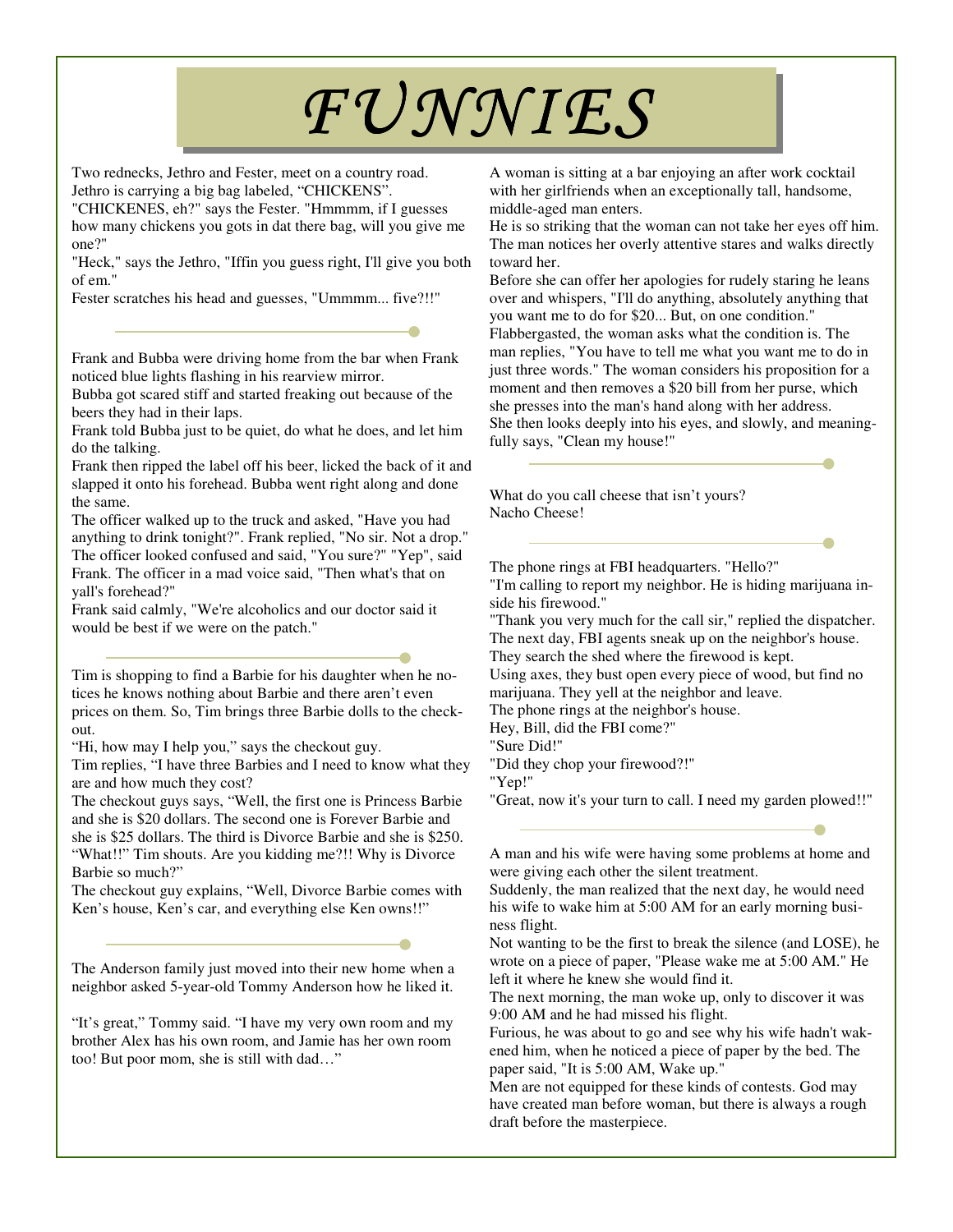## **Phase I Environmental Site Assessment (ESA) For Yekooche First Nation**

# **Jean Marie Joseph School Library October 16, 2006 11:00am**

The Government of Canada and the Yekooche First Nation are to enter into an agreement to transfer ownership of Reserve lands from the Government of Canada to the First Nation. As part of this process, an environmental site assessment (ESA) is to be completed by a qualified Assessor to determine the environmental condition of the reserve lands of the First Nation.

The Yekooche First Nation wishes to conduct Phase I Environmental Site Assessment (ESA=s) based on the Canadian Standards Association (CAN/CSA) Standard Z-768-01 Phase I Environmental Site Assessment, (henceforth referred to as CSA Standard). The four key aspects of Phase I ESA are:

- a) Records Review
- b) Interviews
- c) Site Visit; and
- d) Evaluation of information and reporting

The ESA will be conducted by Morrow Environmental Consultants Inc. Representatives from Morrow Environmental and INAC will be making an introductory presentation in the **Jean Marie Joseph School Library on October 16, 2006 at 11:00 am**. **All Band Members are encouraged to attend.** After the presentation, Morrow Environmental would like anyone with any knowledge of the land and past/present environmental concerns or contaminated sites to share that information and the location.

### **If you have any questions, please contact Partner Schielke**